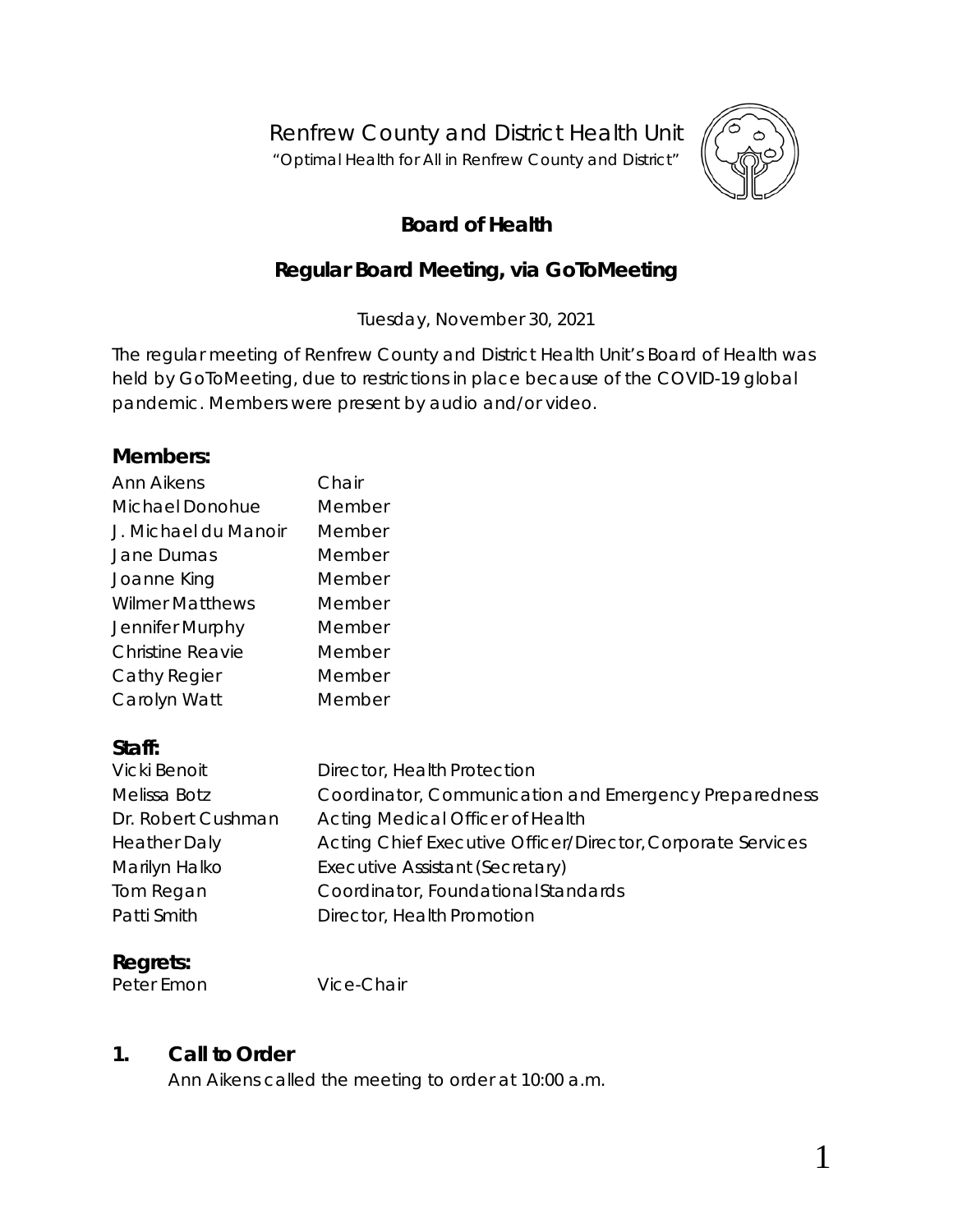# **2. Agenda Approval**

The agenda was approved, as presented.

### **Resolution: #1 BoH 2021-Nov-30**

Moved by C. Reavie; seconded by J. Dumas; be it resolved that the Board approve the agenda, as presented.

Carried

### **3. Declarations of Conflict of Interest**

There were no declarations of conflict of interest.

### **4. Delegations**

There were no delegations.

## **5. Minutes of Previous Meetings (Approval)**

a. Regular Board Meeting Minutes 2021-Oct-26 The meeting minutes for the Regular Board meeting held on Tuesday, October 26, 2021, via *GoToMeeting*, were approved, as presented.

## **Resolution: #2 BoH 2021-Nov-30**

Moved by C. Watt; seconded by J. Dumas; be it resolved that the Board approve the meeting minutes from the Regular Board meeting held on Tuesday, October 26, 2021, as presented.

Carried

## **6. Business Arising**

a. Action List—2021-Oct-26 All items from the updated *[Action List—2021-Oct-26](https://www.rcdhu.com/wp-content/uploads/2021/12/06.-a.-Action-List-Regular-BoH-Meeting-2021-Oct-26-updated.pdf)* Regular Board Meeting were completed, appear on this agenda, or deferred to a later meeting date.

## **7. Staff Reports**

a. RCDHU Programs and Services During COVID-19 Pandemic Update and Draft Recovery Framework

V. Benoit, P. Smith and M. Botz presented the following reports:

- *[RCDHU Programs and Services During COVID-19 Pandemic](https://www.rcdhu.com/wp-content/uploads/2021/12/07.-b.-i.-RCDHU-Programs-and-Services-During-COVID-19-Pandemic-Update.pdf)  [Update](https://www.rcdhu.com/wp-content/uploads/2021/12/07.-b.-i.-RCDHU-Programs-and-Services-During-COVID-19-Pandemic-Update.pdf)*
- *[RCDHU Draft Recovery](https://www.rcdhu.com/wp-content/uploads/2021/12/07.-b.-ii.-RCDHU-Recovery-Framework.pdf) Framework*.

The Chair called for questions and comments from the Board.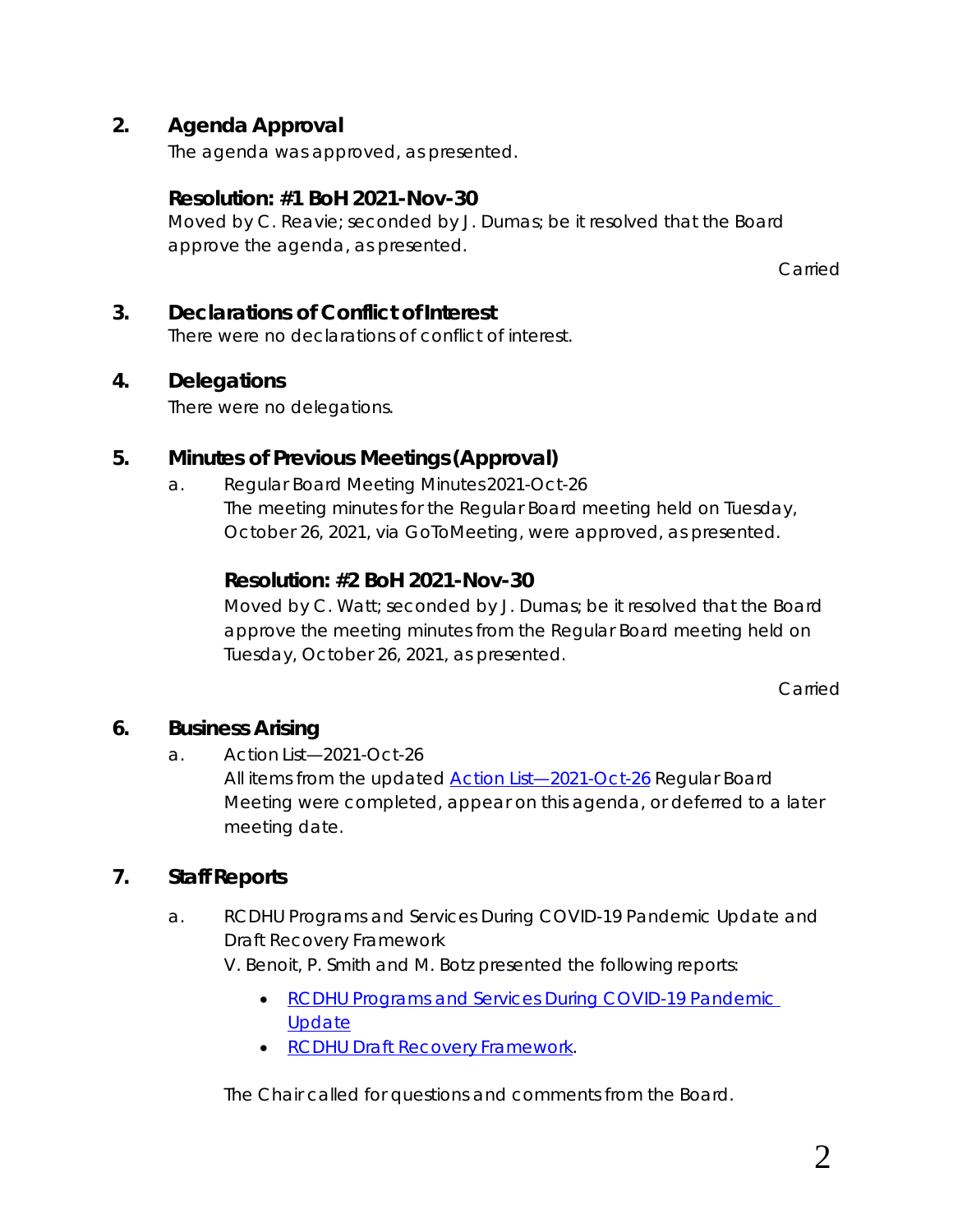A Board Member requested additional information regarding the procedure for assessing risk levels.

The Chair and Dr. Cushman thanked V. Benoit, P. Smith and M. Botz for their exceptional work.

b. Report to the Board—Dr. Robert Cushman, Acting Medical Officer of Health Dr. Cushman presented the *[Report to the Board](https://www.rcdhu.com/wp-content/uploads/2021/12/07.-a.-Report-to-the-Board-MOHA.pdf)*, with additional information to update the Board on current COVID-19 activity in Renfrew County and District.

The Chair called for questions and comments from the Board.

### **Resolution: #3 BoH 2021-Oct-26**

Moved by J. Murphy; seconded by J. M. du Manoir; be it resolved that the Board accept the Report to the Board from Dr. Robert Cushman, Acting Medical Officer of Health.

Carried

The Chair thanked Dr. Cushman for the MOH(A) *Report to the Board*.

c. 2020 Annual Report

H. Daly presented the following report to the Board:

• *[2020 Annual](https://www.rcdhu.com/wp-content/uploads/2021/12/FINAL-2020-Annual-Report-Nov-25-2021.pdf) Report*.

The Chair called for comments and questions from the Board.

#### **Resolution: #5 BoH 2021-Nov-30**

Moved by M. Donohue; seconded by J. Murphy; be it resolved that the Board of Health approve the 2020 Annual Report and direct that it be published.

Carried

| Yes | Name of Board Member  | Νo |
|-----|-----------------------|----|
|     | Aikens, M. Ann        |    |
|     | Donohue, Michael      |    |
|     | du Manoir, J. Michael |    |
|     | Dumas, Jane           |    |
|     | Emon, Peter (absent)  |    |
|     | King, Joanne          |    |

#### **Recorded Vote**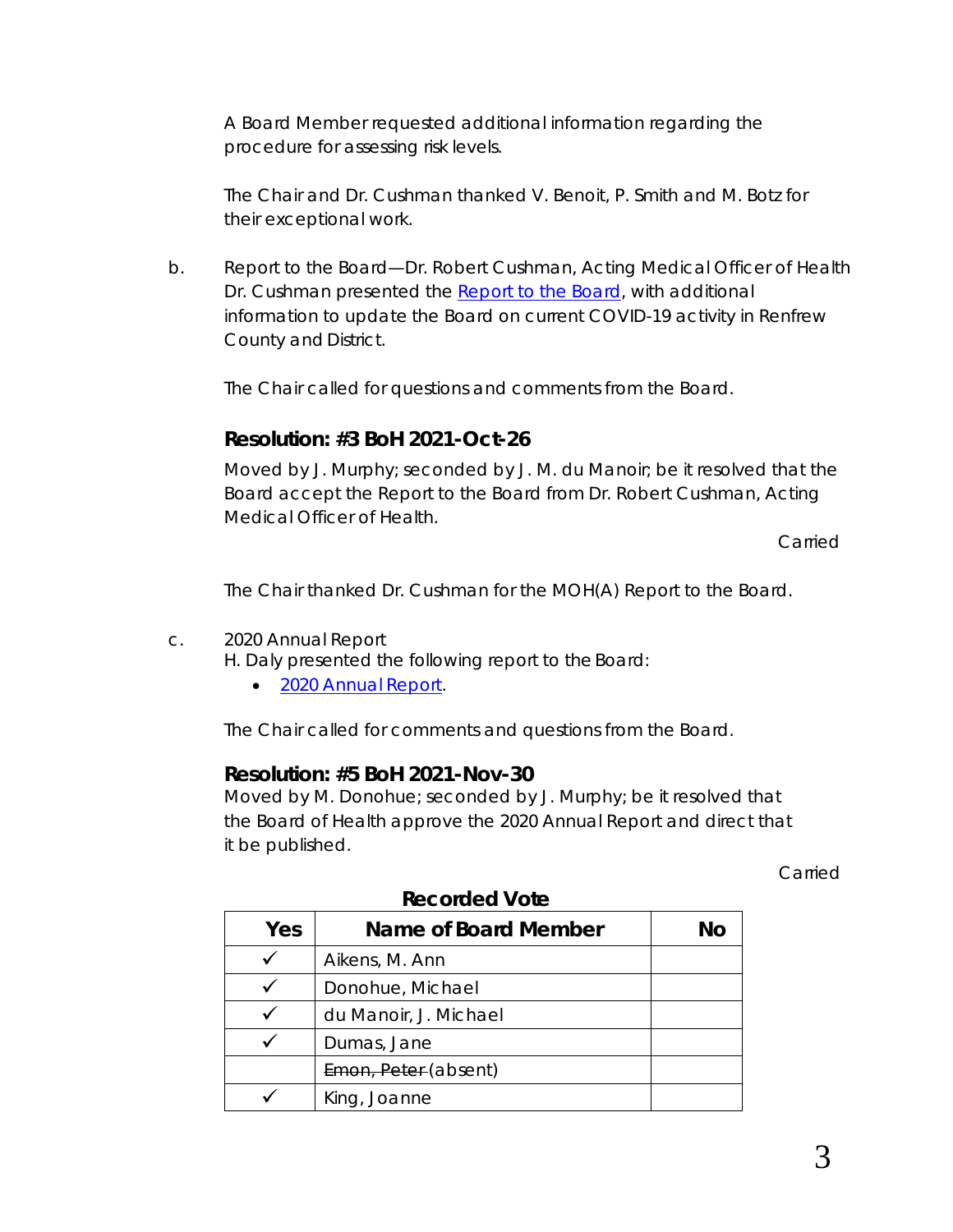|    | Matthews, Wilmer  |  |
|----|-------------------|--|
|    | Murphy, Jennifer  |  |
|    | Reavie, Christine |  |
|    | Regier, Cathy     |  |
|    | Watt, Carolyn     |  |
| 10 | Totals            |  |

**Carried by: 10-0 Defeated by:**

The Chair thanked H. Daly for the Annual Report presentation and commended all RCDHU Staff for their exceptional work in 2020, particularly their response to the COVID-19 pandemic.

Starting December 1, 2021, the Annual Report will be posted to the RCDHU website and then widely distributed to partners.

- d. Update Q3 2021 Corporate Operational Plan with Risk MitigationStrategies T. Regan presented the following report:
	- *[Update Q3 2021 Corporate Operational Plan with Risk Mitigation](https://www.rcdhu.com/wp-content/uploads/2021/12/07.-c.-Update-Q3-2021-Corporate-Operational-Plan-and-Risk-Mitigation-Strategies.pdf)  [Strategies](https://www.rcdhu.com/wp-content/uploads/2021/12/07.-c.-Update-Q3-2021-Corporate-Operational-Plan-and-Risk-Mitigation-Strategies.pdf)*.

The Chair called for comments and questions from the Board.

#### **Resolution: #4 BoH 2021-Nov-30**

Moved by C. Regier; seconded by W. Matthews; be it resolved that the Board accept the *Q3 2021 Corporate Operational Plan with Risk Mitigation Strategies*, as presented.

Carried

The Chair thanked T. Regan for the update to the Board.

#### **8. Board Committee Reports**

a. Governance

J. Dumas, Governance Committee Chair, presented the following report to the Board:

• *[Governance Committee Board](https://www.rcdhu.com/wp-content/uploads/2021/12/08.-a.-Governance-Committee-Board-Report-2021-Nov-30.pdf) Report—2021-Nov-18*.

The Chair reviewed each report item and called for questions.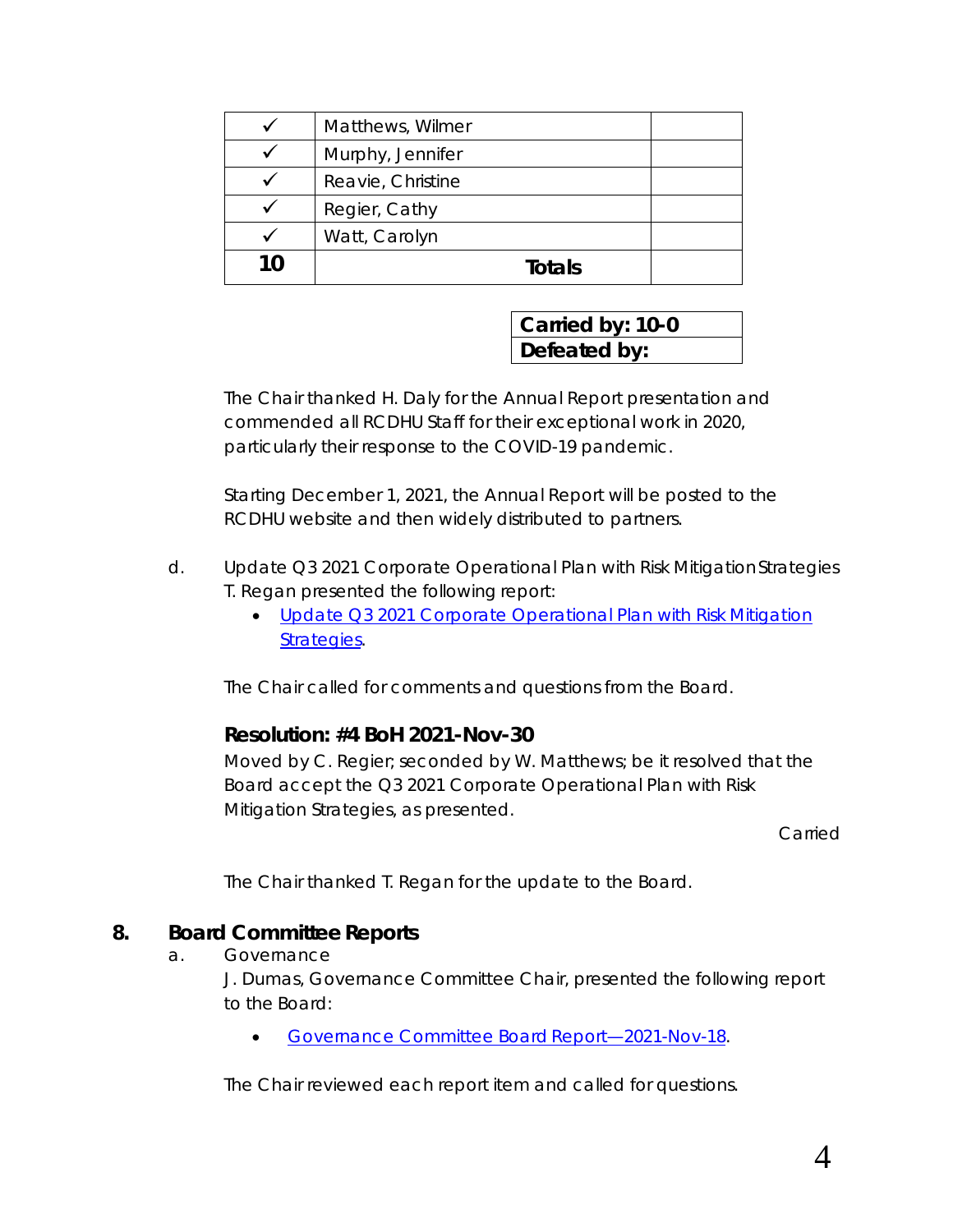# **Resolution: #6 BoH 2021-Nov-30**

Moved by C. Watt; seconded by J. Dumas; be it resolved that Board accept the Governance Committee Board Report, as presented.

Carried

- b. Stakeholder Relations Committee C. Reavie, Stakeholder Relations Committee Chair, presented the following report to the Board:
	- *[Stakeholder Relations Committee Board](https://www.rcdhu.com/wp-content/uploads/2021/12/08.-b.-Stakeholder-Relations-Committee-Report-2021-Nov-30-1.pdf) Report—2021-Nov-09*.

The Chair reviewed each report item and called for questions.

## **Resolution: #7 BoH 2021-Nov-30**

Moved by C. Reavie; seconded by W. Matthews; be it resolved that Board accept the Stakeholder Relations Committee Board Report, as presented. Carried

## **08. Correspondence**

The Board received the following correspondence:

| Subject:   |                                                                                     | From:                                                                       | Action:                                  |
|------------|-------------------------------------------------------------------------------------|-----------------------------------------------------------------------------|------------------------------------------|
| $\Delta$ . | Home Health Care<br><b>Providers and COVID</b><br><b>Vaccination</b><br>2021-Oct-19 | Huron Perth<br>$\bullet$<br><b>Public Health</b>                            | Received as<br>information.              |
| $b$ .      | alPHa Information Break-<br>October 2021<br>2021-Oct-21                             | Association of<br>Local Public<br><b>Health Agency</b><br>$-\alpha$ PHa     | Received as<br>information.              |
| C.         | <b>COVID-19 Funding Letter</b><br>2021-Oct-21                                       | Simcoe Muskoka<br>$\bullet$<br>District Health<br>Unit                      | Received as<br>information.              |
| d.         | <b>Public Health Funding for</b><br>2022-2021-Nov-01                                | North Bay Parry<br>$\bullet$<br><b>Sound District</b><br><b>Health Unit</b> | Received as<br>$\bullet$<br>information. |
| е.         | <b>Ongoing Government</b><br><b>Financial Support</b><br>2021-Nov-02                | Southwestern<br>$\bullet$<br><b>Public Health</b>                           | Received as<br>information.              |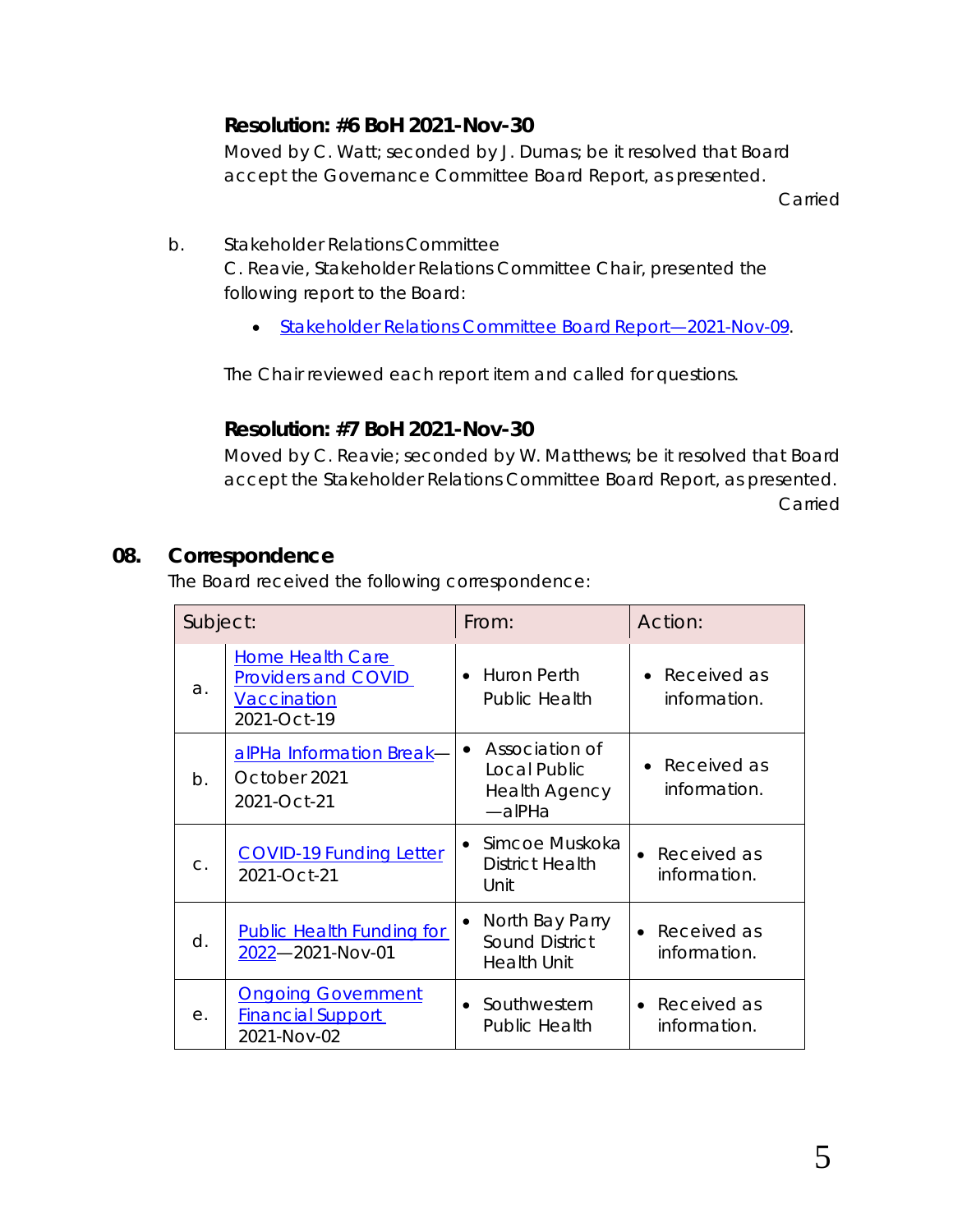| f. | <b>Increase in Base Funding</b><br>2021-Nov-04                                                                                                                 | <b>Windsor Essex</b><br>$\bullet$<br>County Health<br>Unit                                | Received as<br>information.                                                                            |
|----|----------------------------------------------------------------------------------------------------------------------------------------------------------------|-------------------------------------------------------------------------------------------|--------------------------------------------------------------------------------------------------------|
| g. | <b>Letter of Congratulations</b><br>to Joanne King<br>2021-Nov-04                                                                                              | Christine Elliott,<br>$\bullet$<br>Deputy Premier<br>and Minister of<br>Health            | Received as<br>$\bullet$<br>information.                                                               |
| h. | <b>Support for Local Boards</b><br>of Health<br>2021-Nov-05                                                                                                    | Peterborough<br>$\bullet$<br><b>Public Health</b>                                         | Received as<br>$\bullet$<br>information.                                                               |
| İ. | alPHa Information Break-<br>November 2021<br>2021-Nov-15                                                                                                       | Association of<br>$\bullet$<br>Local Public<br>Health Agency--<br>alPHa                   | • Received as<br>information.                                                                          |
| j. | <b>Request for Annualized</b><br><b>IPAC Hub Funding and</b><br>Increase in Provincial<br><b>Base Funding for Local</b><br><b>Public Health</b><br>2021-Nov-16 | Algoma Public<br>$\bullet$<br>Health                                                      | Received as<br>$\bullet$<br>information.                                                               |
| k. | <b>Visions Services-OHIP</b><br>2021-Nov-18                                                                                                                    | Haliburton,<br>$\bullet$<br>Kawartha, Pine<br><b>Ridge District</b><br><b>Health Unit</b> | Received as<br>$\bullet$<br>information.                                                               |
| Ι. | OIC for J. M. du Manoir<br>2021-Nov-18                                                                                                                         | Christine Elliott,<br>$\bullet$<br><b>Deputy Premier</b><br>and Minister of<br>Health     | Received as<br>information.                                                                            |
| m. | <b>News Release-COVID-19</b><br><b>Vaccine Bookings to</b><br><b>Open for All Children</b><br><u>Aged 5 to 11</u><br>2021-Nov-22                               | <b>Ontario News</b>                                                                       | Received as<br>information.                                                                            |
| n. | <b>COVID-19 Vaccines and</b><br>Immunization of School<br><b>Pupils Act-ISPA</b><br>2021-Nov-23                                                                | <b>Windsor-Essex</b><br>$\bullet$<br>County Health<br>Unit                                | Referred to<br>$MOH(A)$ and<br>SMT.<br>• Added to the<br><b>Action List for</b><br>further discussion. |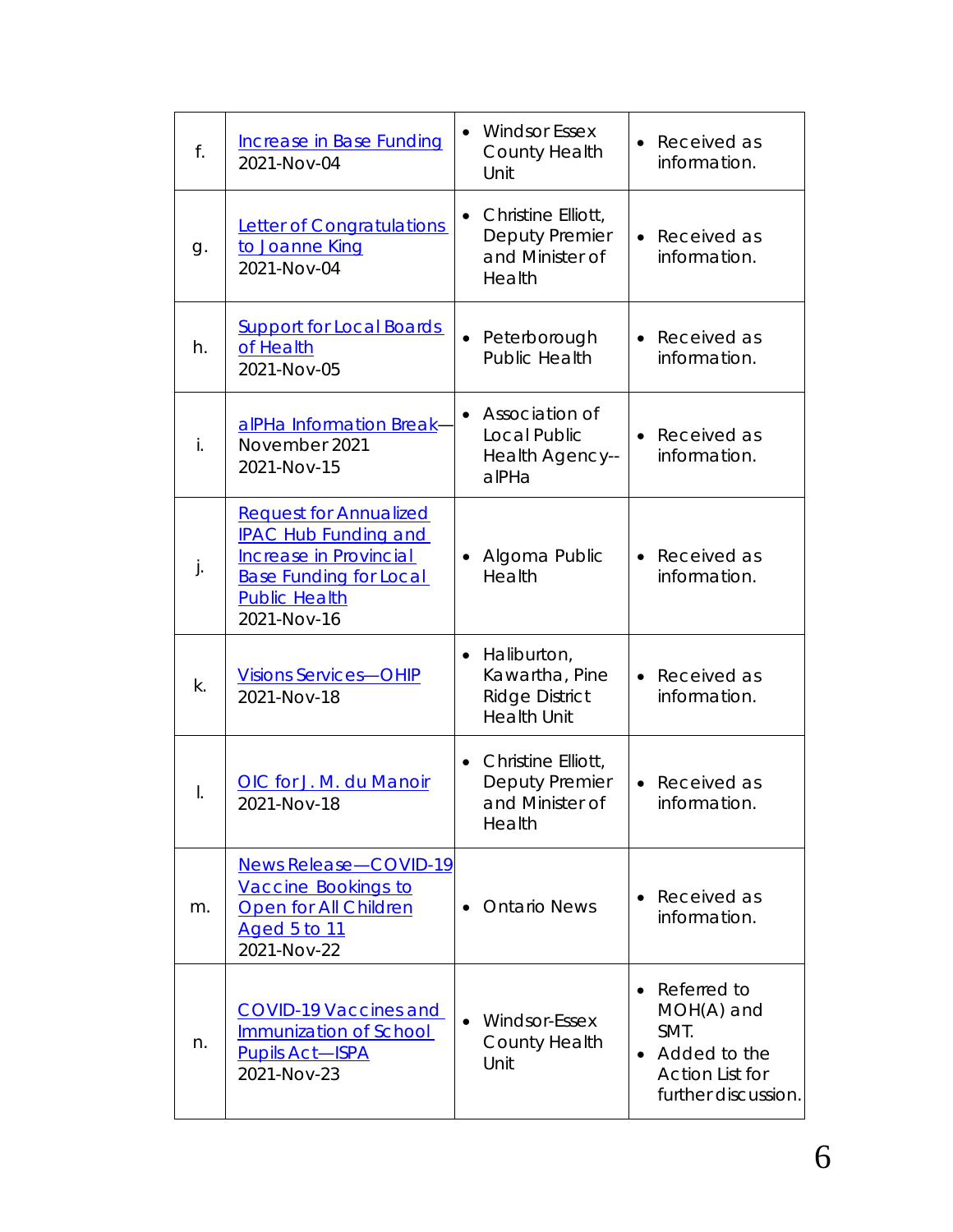#### **10. By-Laws**

There were no by-laws.

#### **11. New Business**

- a. *[Dr. Robert Cushman, recognized as a Community Builder of the Year 2021](https://www.rcdhu.com/wp-content/uploads/2021/12/11.-a.-Community-Builder-of-the-Year-2021-Award-Recipient-United-Way-East-Ontario.pdf)*
	- United Way of Eastern Ontario

The Chair thanked Dr. Cushman for being the voice and the face of Renfrew County and District Health Unit, and for providing stability to the community with his consistent and measured approach to the COVID-19 pandemic. We are fortunate to have someone as experienced as Dr. Cushman to lead our community through this difficult times.

## **Resolution: #8 BoH 2021-Nov-30**

Moved by J. M. du Manoir; seconded by W. Matthews; be it resolved that Board congratulate Dr. Robert Cushman on being awarded a Community Builder of the Year 2021, by the United Way of Eastern Ontario.

Carried

- b. Request for information—Ombudsman
	- i. *[email](https://www.rcdhu.com/wp-content/uploads/2021/12/11.-b.-i.-Board-of-Health-Inquiry.pdf)*
	- ii. *Legal [opinion](https://www.rcdhu.com/wp-content/uploads/2021/12/11.-b.-ii.-Health-Unit-and-Closed-Investigator-Appointments.pdf)*.

The Board discussed whether they should appoint a closed meeting investigator. They referred this, and the open meeting obligation requirements to the Governance Committee, for further review at a future meeting in 2022.

#### **11. Notice of Motion**

There was no notice of motion.

#### **12. Closed Meeting**

There was no closed meeting.

## **13. Date of Next Meetings**

The date of the next meetings are as follows:

- Special Meeting—Friday, December 10, 2021, at 1:00 p.m.
- Inaugural Meeting—Tuesday, January 11, 2021, at 1:00 p.m.
- Regular Board of Health Meeting—Tuesday, January 25, 2021, 10:00a.m.
- or at the call of the Chair.